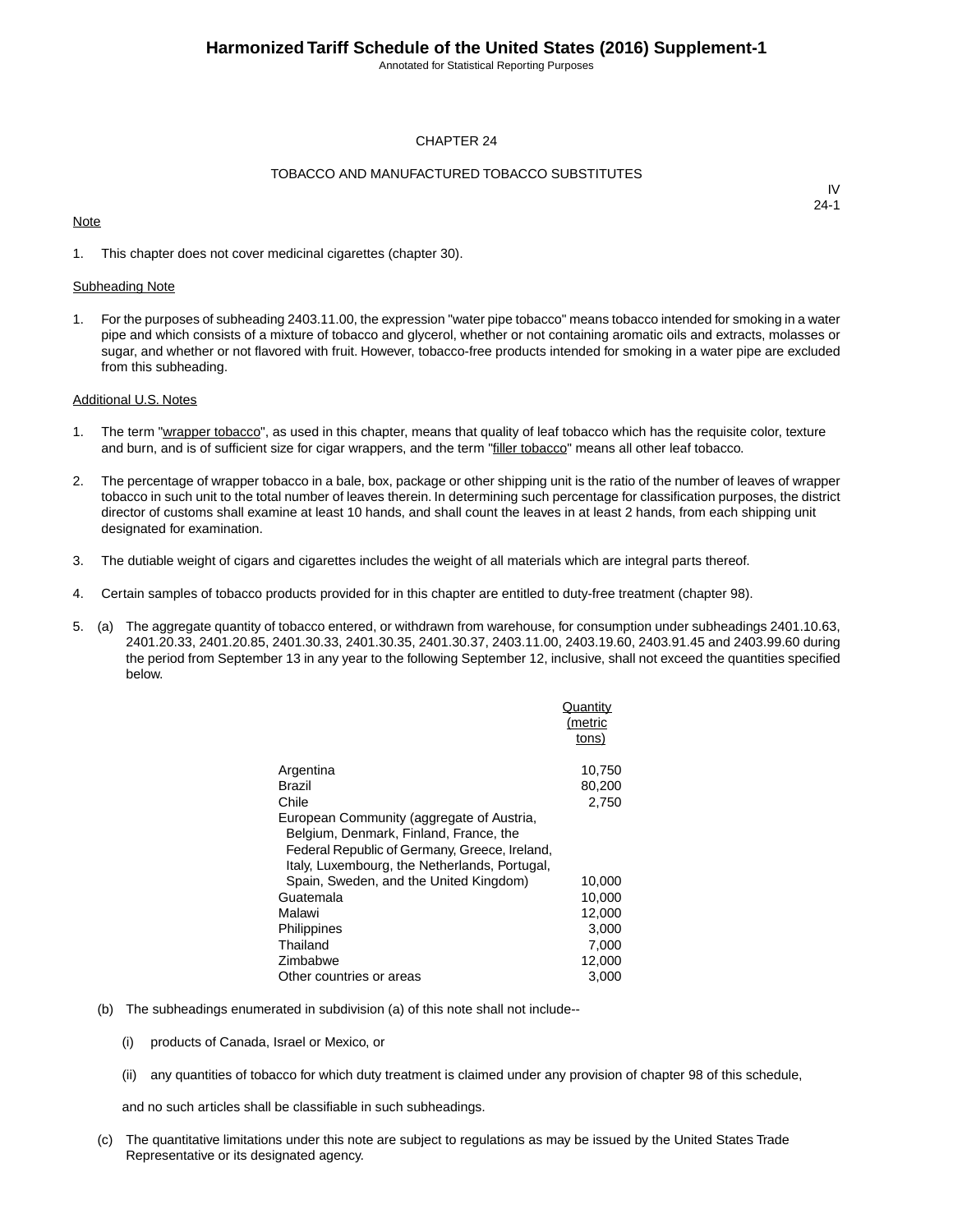Annotated for Statistical Reporting Purposes

Additional U.S. Notes (con.) IV 24-2

- (d) Notwithstanding any other provision of this note, imports of tobacco, other than the product of Canada, Israel or Mexico, shall be eligible for the rates of duty provided in, and shall be classified in, the subheadings specified in paragraph (a) of this note, provided that the articles were (1) exported from the country of origin prior to September 13, 1995, and (2) imported directly from the country of origin into the customs territory of the United States, accompanied by such documentation as may be determined necessary by the Secretary of Treasury. For the purposes of this paragraph, entries of tobacco withdrawn from warehouse for consumption or entries of tobacco from foreign-trade zones shall not be determined to be imported directly from the country of origin into the customs territory of the United States.
- (e) For purposes of this chapter, imported tobaccos that are used to prepare cigarette tobaccos for marketing to the ultimate consumer to make hand-rolled cigarettes, are considered to be tobacco to be used in products other than cigarettes.
- 6. For the purposes of this chapter, the term "prepared for marketing to the ultimate consumer in the identical form and package in which imported" means that the product is imported in packaging of such sizes and labeling as to be readily identifiable as being intended for retail sale to the ultimate consumer without any alteration in the form of the product or its packaging.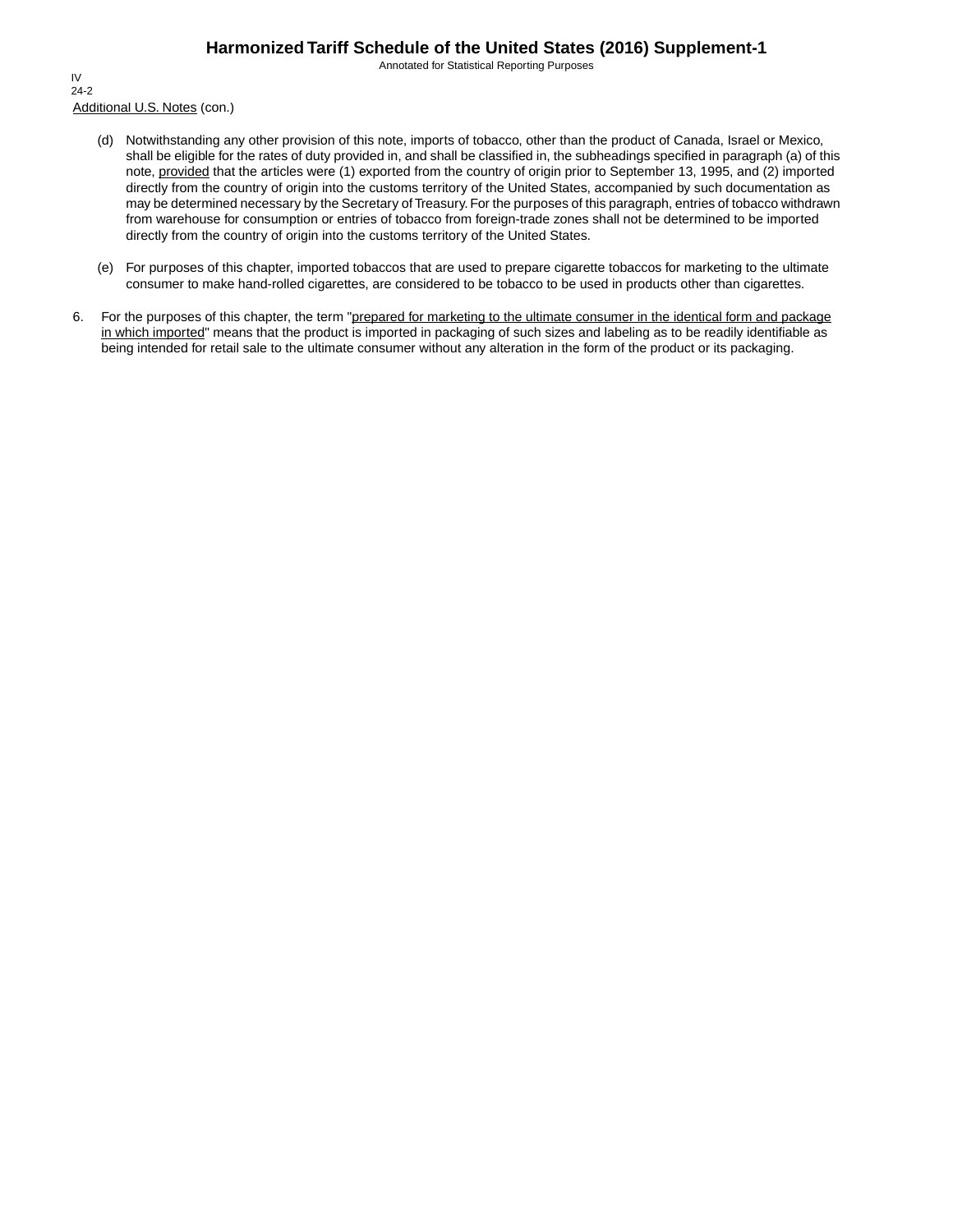Annotated for Statistical Reporting Purposes

| Heading/      | Stat.       |                                                              | Unit           |             | Rates of Duty         |                  |
|---------------|-------------|--------------------------------------------------------------|----------------|-------------|-----------------------|------------------|
| Subheading    | Suf-<br>fix | <b>Article Description</b>                                   | of<br>Quantity | General     | Special               | $\overline{2}$   |
| 2401          |             | Unmanufactured tobacco (whether or not threshed or similarly |                |             |                       |                  |
|               |             | processed); tobacco refuse:                                  |                |             |                       |                  |
| 2401.10       |             | Tobacco, not stemmed/stripped:                               |                |             |                       |                  |
|               |             | Containing over 35 percent wrapper tobacco:                  |                |             |                       |                  |
| 2401.10.21    | 20          |                                                              |                |             |                       | \$5.02/kg        |
|               | 40          |                                                              |                |             |                       |                  |
| 2401.10.29    |             |                                                              | .              | <b>Free</b> |                       | \$5.02/kg        |
|               | 20          |                                                              |                |             |                       |                  |
|               | 40          |                                                              |                |             |                       |                  |
|               |             | Not containing wrapper tobacco, or not containing over       |                |             |                       |                  |
|               |             | 35 percent wrapper tobacco:                                  |                |             |                       |                  |
| 2401.10.44 00 |             | Oriental or Turkish type:                                    |                |             |                       | 77.2¢/kg         |
| 2401.10.48 00 |             |                                                              |                |             |                       |                  |
| 2401.10.53    |             |                                                              |                |             |                       | 85¢/kg<br>85¢/kg |
|               | 40          |                                                              |                |             |                       |                  |
|               | 50          |                                                              |                |             |                       |                  |
|               |             | Other:                                                       |                |             |                       |                  |
|               |             | Flue-cured, burley and other light air-cured                 |                |             |                       |                  |
| 2401.10.61    |             | leaf:<br>To be used in products other than                   |                |             |                       |                  |
|               |             |                                                              |                |             | Free (A+, AU, BH,     | 77.2¢/kg         |
|               |             |                                                              |                |             | CA, CL, CO, D, E,     |                  |
|               |             |                                                              |                |             | IL, KR, MA, MX,       |                  |
|               |             |                                                              |                |             | OM, P, PA, PE,<br>SG) |                  |
|               | 30          |                                                              |                |             |                       |                  |
|               | 60          |                                                              |                |             |                       |                  |
|               | 80          |                                                              |                |             |                       |                  |
|               |             |                                                              |                |             |                       |                  |
|               | 90          |                                                              |                |             |                       |                  |
|               |             |                                                              |                |             |                       |                  |
|               |             |                                                              |                |             |                       |                  |
|               |             |                                                              |                |             |                       |                  |
|               |             |                                                              |                |             |                       |                  |
|               |             |                                                              |                |             |                       |                  |
|               |             |                                                              |                |             |                       |                  |
|               |             |                                                              |                |             |                       |                  |
|               |             |                                                              |                |             |                       |                  |
|               |             |                                                              |                |             |                       |                  |
|               |             |                                                              |                |             |                       |                  |
|               |             |                                                              |                |             |                       |                  |
|               |             |                                                              |                |             |                       |                  |
|               |             |                                                              |                |             |                       |                  |
|               |             |                                                              |                |             |                       |                  |
|               |             |                                                              |                |             |                       |                  |
|               |             |                                                              |                |             |                       |                  |
|               |             |                                                              |                |             |                       |                  |
|               |             |                                                              |                |             |                       |                  |
|               |             |                                                              |                |             |                       |                  |
|               |             |                                                              |                |             |                       |                  |
|               |             |                                                              |                |             |                       |                  |
|               |             |                                                              |                |             |                       |                  |
|               |             |                                                              |                |             |                       |                  |
|               |             |                                                              |                |             |                       |                  |
|               |             |                                                              |                |             |                       |                  |
|               |             |                                                              |                |             |                       |                  |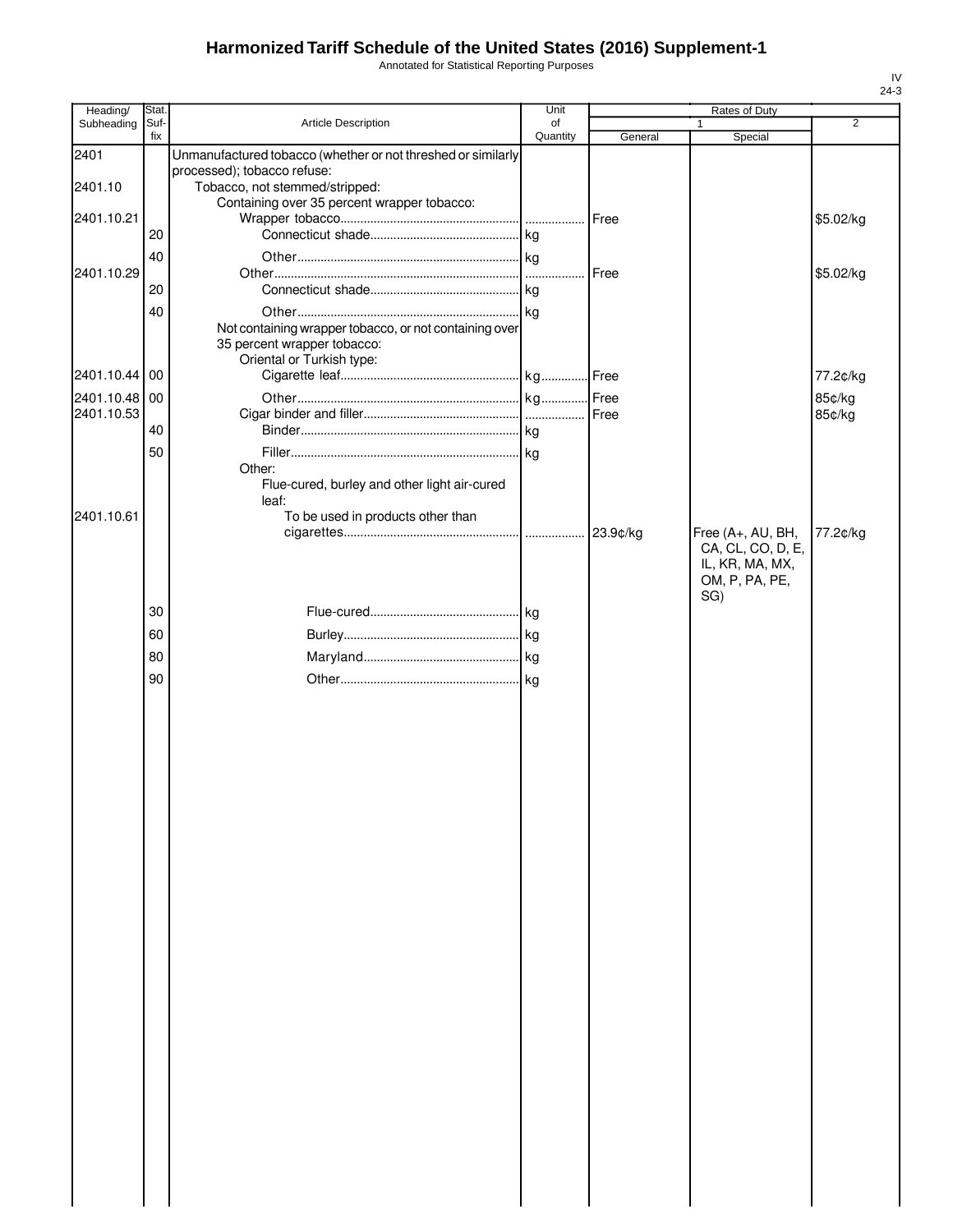Annotated for Statistical Reporting Purposes

| Heading/    | Stat.       |                                                                             | Unit           |         | <b>Rates of Duty</b>                |                |
|-------------|-------------|-----------------------------------------------------------------------------|----------------|---------|-------------------------------------|----------------|
| Subheading  | Suf-<br>fix | <b>Article Description</b>                                                  | of<br>Quantity | General | 1<br>Special                        | $\overline{2}$ |
| 2401 (con.) |             | Unmanufactured tobacco (whether or not threshed or similarly                |                |         |                                     |                |
| 2401.10     |             | processed); tobacco refuse: (con.)<br>Tobacco, not stemmed/stripped: (con.) |                |         |                                     |                |
| (con.)      |             |                                                                             |                |         |                                     |                |
|             |             | Not containing wrapper tobacco, or not containing over                      |                |         |                                     |                |
|             |             | 35 percent wrapper tobacco: (con.)<br>Other: (con.)                         |                |         |                                     |                |
|             |             | Flue-cured, burley and other light air-cured                                |                |         |                                     |                |
|             |             | leaf: (con.)                                                                |                |         |                                     |                |
| 2401.10.63  |             | Other:<br>Described in additional U.S. note 5 to                            |                |         |                                     |                |
|             |             | this chapter and entered pursuant to                                        |                |         |                                     |                |
|             |             |                                                                             |                |         | Free (A+, BH, CL,                   | 77.2¢/kg       |
|             |             |                                                                             |                |         | CO, D, E, MA, OM,<br>P, PA, PE, SG) |                |
|             |             |                                                                             |                |         | 11.9¢/kg (KR)                       |                |
|             | 30          |                                                                             |                |         |                                     |                |
|             | 60          |                                                                             |                |         |                                     |                |
|             | 80          |                                                                             |                |         |                                     |                |
|             | 90          |                                                                             |                |         |                                     |                |
| 2401.10.65  |             |                                                                             |                | 350%    | Free (BH, CA, CL,                   | 350%           |
|             |             |                                                                             |                |         | IL, MX, SG)<br>93.30% (P)           |                |
|             |             |                                                                             |                |         | 163.3% (PE)                         |                |
|             |             |                                                                             |                |         | 175% (KR)                           |                |
|             |             |                                                                             |                |         | 350% (PA)(s)<br>See 9912.24.05-     |                |
|             |             |                                                                             |                |         | 9912.24.10 (MA)                     |                |
|             |             |                                                                             |                |         | See 9913.24.05-                     |                |
|             |             |                                                                             |                |         | 9913.24.10 (AU)<br>See 9916.24.05-  |                |
|             |             |                                                                             |                |         | 9916.24.10 (OM)                     |                |
|             |             |                                                                             |                |         | See 9918.24.10-<br>9918.24.11 (CO)  |                |
|             | 30          |                                                                             |                |         |                                     |                |
|             | 60          |                                                                             |                |         |                                     |                |
|             | 80          |                                                                             |                |         |                                     |                |
|             | 90          |                                                                             |                |         |                                     |                |
| 2401.10.95  |             |                                                                             |                |         | Free (A, AU, BH,                    | 85¢/kg         |
|             |             |                                                                             |                |         | CA, CL, CO, D, E,                   |                |
|             |             |                                                                             |                |         | IL, MA, MX, OM, P,<br>PA, PE, SG)   |                |
|             |             |                                                                             |                |         | 16.3¢/kg (KR)                       |                |
|             | 10          | Fire-cured Kentucky and Tennessee kg                                        |                |         |                                     |                |
|             | 15          | Dark-air cured Kentucky and                                                 |                |         |                                     |                |
|             |             |                                                                             |                |         |                                     |                |
|             | 20          |                                                                             |                |         |                                     |                |
|             | 25          |                                                                             |                |         |                                     |                |
|             | 30          |                                                                             |                |         |                                     |                |
|             | 60          |                                                                             |                |         |                                     |                |
|             |             |                                                                             |                |         |                                     |                |
|             |             |                                                                             |                |         |                                     |                |
|             |             |                                                                             |                |         |                                     |                |
|             |             |                                                                             |                |         |                                     |                |
|             |             |                                                                             |                |         |                                     |                |
|             |             |                                                                             |                |         |                                     |                |
|             |             |                                                                             |                |         |                                     |                |
|             |             |                                                                             |                |         |                                     |                |
|             |             |                                                                             |                |         |                                     |                |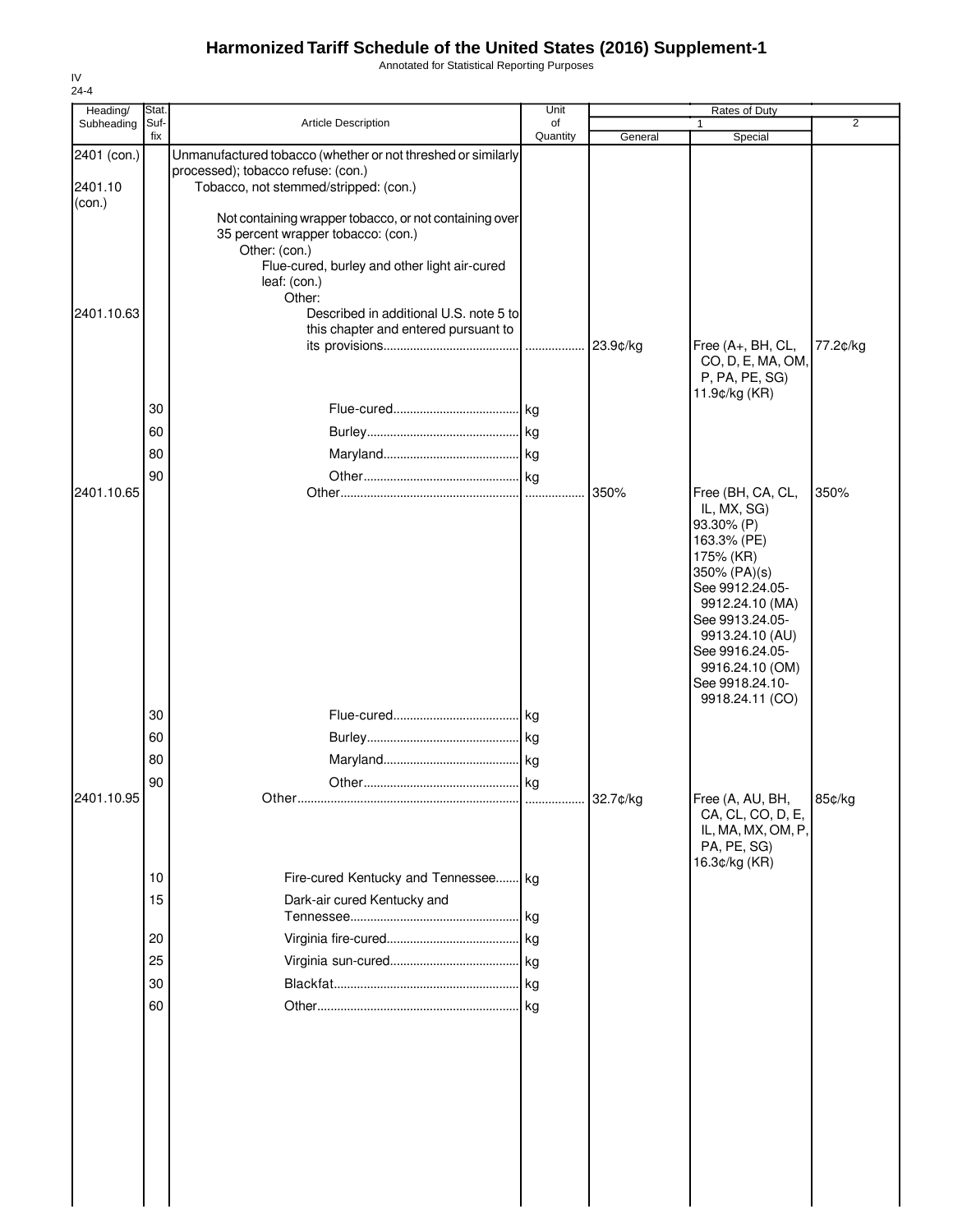Annotated for Statistical Reporting Purposes

| Heading/               | Stat.       |                                                                                                                                                   | Unit           |         | Rates of Duty                                                                      |                |
|------------------------|-------------|---------------------------------------------------------------------------------------------------------------------------------------------------|----------------|---------|------------------------------------------------------------------------------------|----------------|
| Subheading             | Suf-<br>fix | Article Description                                                                                                                               | of<br>Quantity | General | 1<br>Special                                                                       | $\overline{2}$ |
| 2401 (con.)<br>2401.20 |             | Unmanufactured tobacco (whether or not threshed or similarly<br>processed); tobacco refuse: (con.)<br>Tobacco, partly or wholly stemmed/stripped: |                |         |                                                                                    |                |
| 2401.20.05 00          |             | Not threshed or similarly processed:<br>Leaf tobacco, the product of two or more countries<br>or dependencies, when mixed or packed               |                |         |                                                                                    |                |
|                        |             | Other:                                                                                                                                            |                |         | Free (A+, AU, BH,<br>CA, CL, CO, D, E,<br>IL, KR, MA, MX,<br>OM, P, PA, PE,<br>SG) | \$6.45/kg      |
| 2401.20.14             |             | Containing over 35 percent wrapper tobacco                                                                                                        |                |         |                                                                                    | \$6.45/kg      |
|                        | 20          |                                                                                                                                                   |                |         |                                                                                    |                |
|                        | 40          |                                                                                                                                                   |                |         |                                                                                    |                |
| 2401.20.18 00          |             | Not containing wrapper tobacco, or not<br>containing over 35 percent wrapper tobacco:<br>Oriental or Turkish type:                                |                |         |                                                                                    | \$6.45/kg      |
| 2401.20.23 00          |             |                                                                                                                                                   |                |         |                                                                                    | \$1.21/kg      |
| 2401.20.26 00          |             |                                                                                                                                                   |                |         |                                                                                    | \$1.15/kg      |
| 2401.20.29             |             |                                                                                                                                                   |                |         |                                                                                    | \$1.15/kg      |
|                        | 70          |                                                                                                                                                   |                |         |                                                                                    |                |
|                        | 90          | Other:<br>Flue-cured, burley and other light<br>air-cured leaf:                                                                                   |                |         |                                                                                    |                |
| 2401.20.31             |             | To be used in products other than                                                                                                                 |                |         | Free (A+, AU, BH,                                                                  | \$1.21/kg      |
|                        | 10          |                                                                                                                                                   |                |         | CA, CL, CO, D, E,<br>IL, MA, MX, OM, P,<br>PA, PE, SG)<br>11.6¢/kg (KR)            |                |
|                        |             |                                                                                                                                                   |                |         |                                                                                    |                |
|                        | 20          |                                                                                                                                                   |                |         |                                                                                    |                |
|                        | 30          |                                                                                                                                                   |                |         |                                                                                    |                |
|                        | 40          |                                                                                                                                                   |                |         |                                                                                    |                |
|                        |             |                                                                                                                                                   |                |         |                                                                                    |                |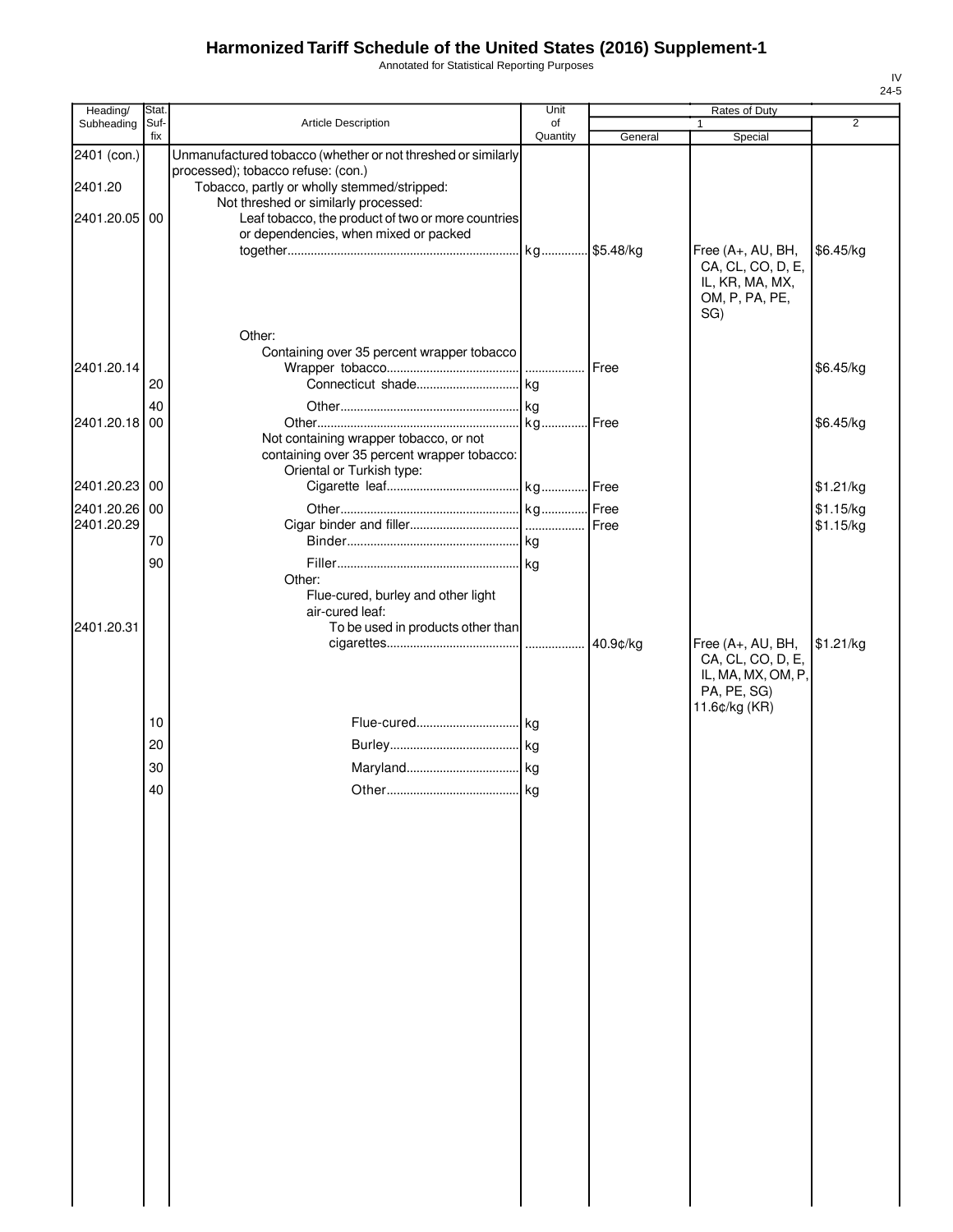Annotated for Statistical Reporting Purposes

| Heading/                         | Stat.                |                                                                                                                                                                                                                                                  | Unit           |          | Rates of Duty                                                                                                                                                                                                                                      |                |
|----------------------------------|----------------------|--------------------------------------------------------------------------------------------------------------------------------------------------------------------------------------------------------------------------------------------------|----------------|----------|----------------------------------------------------------------------------------------------------------------------------------------------------------------------------------------------------------------------------------------------------|----------------|
| Subheading                       | Suf-<br>fix          | <b>Article Description</b>                                                                                                                                                                                                                       | of<br>Quantity | General  | 1<br>Special                                                                                                                                                                                                                                       | $\overline{2}$ |
| 2401 (con.)<br>2401.20<br>(con.) |                      | Unmanufactured tobacco (whether or not threshed or similarly<br>processed); tobacco refuse: (con.)<br>Tobacco, partly or wholly stemmed/stripped: (con.)                                                                                         |                |          |                                                                                                                                                                                                                                                    |                |
|                                  |                      | Not threshed or similarly processed: (con.)<br>Other: (con.)<br>Not containing wrapper tobacco, or not<br>containing over 35 percent wrapper tobacco:<br>(con.)<br>Other: (con.)<br>Flue-cured, burley and other light<br>air-cured leaf: (con.) |                |          |                                                                                                                                                                                                                                                    |                |
| 2401.20.33                       |                      | Other:<br>Described in additional U.S.<br>note 5 to this chapter and<br>entered pursuant to its                                                                                                                                                  |                | 40.9¢/kg | Free (A+, BH, CL,<br>CO, D, E, MA, OM,                                                                                                                                                                                                             | \$1.21/kg      |
|                                  | 10<br>20<br>30<br>40 | Flue-cured kg                                                                                                                                                                                                                                    |                |          | P, PA, PE, SG)<br>20.4¢/kg (KR)                                                                                                                                                                                                                    |                |
| 2401.20.35                       |                      |                                                                                                                                                                                                                                                  |                | 350%     | Free (BH, CA, CL,<br>IL, MX, SG)<br>93.30% (P)<br>163.3% (PE)<br>175% (KR)<br>350% (PA)(s)<br>See 9912.24.05-<br>9912.24.10 (MA)<br>See 9913.24.05-<br>9913.24.10 (AU)<br>See 9916.24.05-<br>9916.24.10 (OM)<br>See 9918.24.10-<br>9918.24.11 (CO) | 350%           |
|                                  | 10                   | Flue-cured                                                                                                                                                                                                                                       | kg             |          |                                                                                                                                                                                                                                                    |                |
|                                  | 20                   |                                                                                                                                                                                                                                                  |                |          |                                                                                                                                                                                                                                                    |                |
|                                  | 30                   |                                                                                                                                                                                                                                                  |                |          |                                                                                                                                                                                                                                                    |                |
| 2401.20.57                       | 40                   |                                                                                                                                                                                                                                                  |                | 39.7¢/kg | Free (A*, BH, CA,<br>CL, CO, D, E, IL,<br>MA, MX, OM, P,<br>PA, PE, SG)<br>11.3¢/kg (KR)<br>13¢/kg (AU)                                                                                                                                            | \$1.15/kg      |
|                                  | 10                   | Fire-cured Kentucky and                                                                                                                                                                                                                          |                |          |                                                                                                                                                                                                                                                    |                |
|                                  | 15                   | Dark-air cured Kentucky and                                                                                                                                                                                                                      | l kg           |          |                                                                                                                                                                                                                                                    |                |
|                                  | 20                   |                                                                                                                                                                                                                                                  |                |          |                                                                                                                                                                                                                                                    |                |
|                                  | 25                   | Virginia sun-cured                                                                                                                                                                                                                               | . kg           |          |                                                                                                                                                                                                                                                    |                |
|                                  | 30<br>40             |                                                                                                                                                                                                                                                  | kg             |          |                                                                                                                                                                                                                                                    |                |
|                                  |                      |                                                                                                                                                                                                                                                  |                |          |                                                                                                                                                                                                                                                    |                |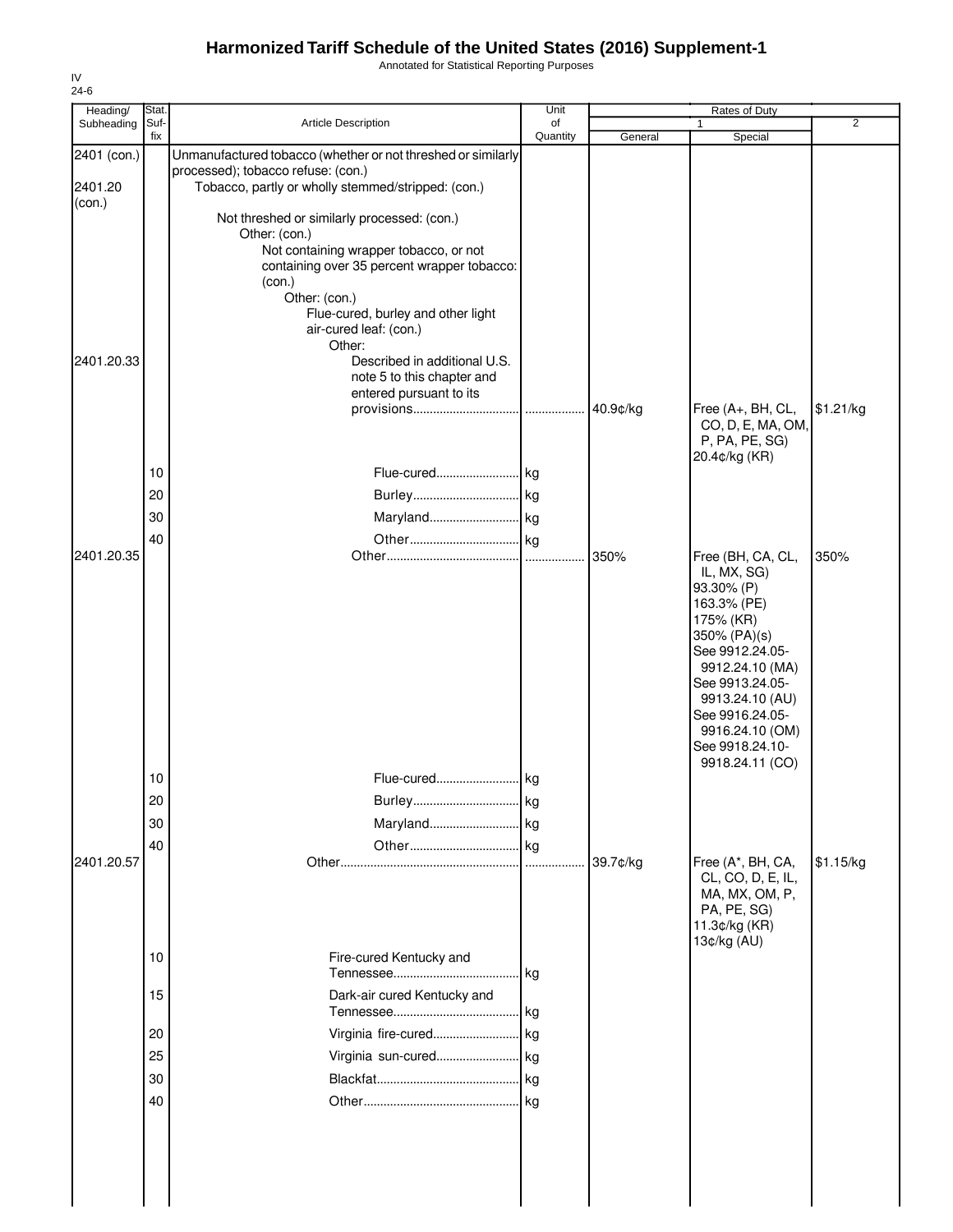Annotated for Statistical Reporting Purposes

| Heading/               | Stat.       |                                                                                                                                                          | Unit           |         | Rates of Duty                                                                                |                |
|------------------------|-------------|----------------------------------------------------------------------------------------------------------------------------------------------------------|----------------|---------|----------------------------------------------------------------------------------------------|----------------|
| Subheading             | Suf-<br>fix | Article Description                                                                                                                                      | of<br>Quantity | General | $\mathbf{1}$<br>Special                                                                      | $\overline{2}$ |
| 2401 (con.)<br>2401.20 |             | Unmanufactured tobacco (whether or not threshed or similarly<br>processed); tobacco refuse: (con.)<br>Tobacco, partly or wholly stemmed/stripped: (con.) |                |         |                                                                                              |                |
| (con.)                 |             | Threshed or similarly processed:                                                                                                                         |                |         |                                                                                              |                |
| 2401.20.60             |             |                                                                                                                                                          |                | Free    |                                                                                              | 77.2¢/kg       |
|                        | 20          |                                                                                                                                                          |                |         |                                                                                              |                |
|                        | 40          | Other:                                                                                                                                                   |                |         |                                                                                              |                |
| 2401.20.75             | 00          | Other:                                                                                                                                                   |                |         |                                                                                              | \$1.10/kg      |
| 2401.20.83             |             | To be used in products other than                                                                                                                        |                |         |                                                                                              |                |
|                        |             |                                                                                                                                                          |                |         | Free (A+, AU, BH,<br>CA, CL, CO, D, E,<br>IL, MA, MX, OM, P,<br>PA, PE, SG)<br>10.7¢/kg (KR) | \$1.10/kg      |
|                        | 10          |                                                                                                                                                          |                |         |                                                                                              |                |
|                        | 20          |                                                                                                                                                          |                |         |                                                                                              |                |
|                        | 30          |                                                                                                                                                          |                |         |                                                                                              |                |
|                        | 35          | Fire-cured Kentucky and                                                                                                                                  |                |         |                                                                                              |                |
|                        | 40          | Dark-air cured Kentucky and                                                                                                                              |                |         |                                                                                              |                |
|                        | 50          |                                                                                                                                                          |                |         |                                                                                              |                |
|                        | 55          |                                                                                                                                                          |                |         |                                                                                              |                |
|                        | 60          |                                                                                                                                                          |                |         |                                                                                              |                |
|                        | 90          |                                                                                                                                                          |                |         |                                                                                              |                |
|                        |             |                                                                                                                                                          |                |         |                                                                                              |                |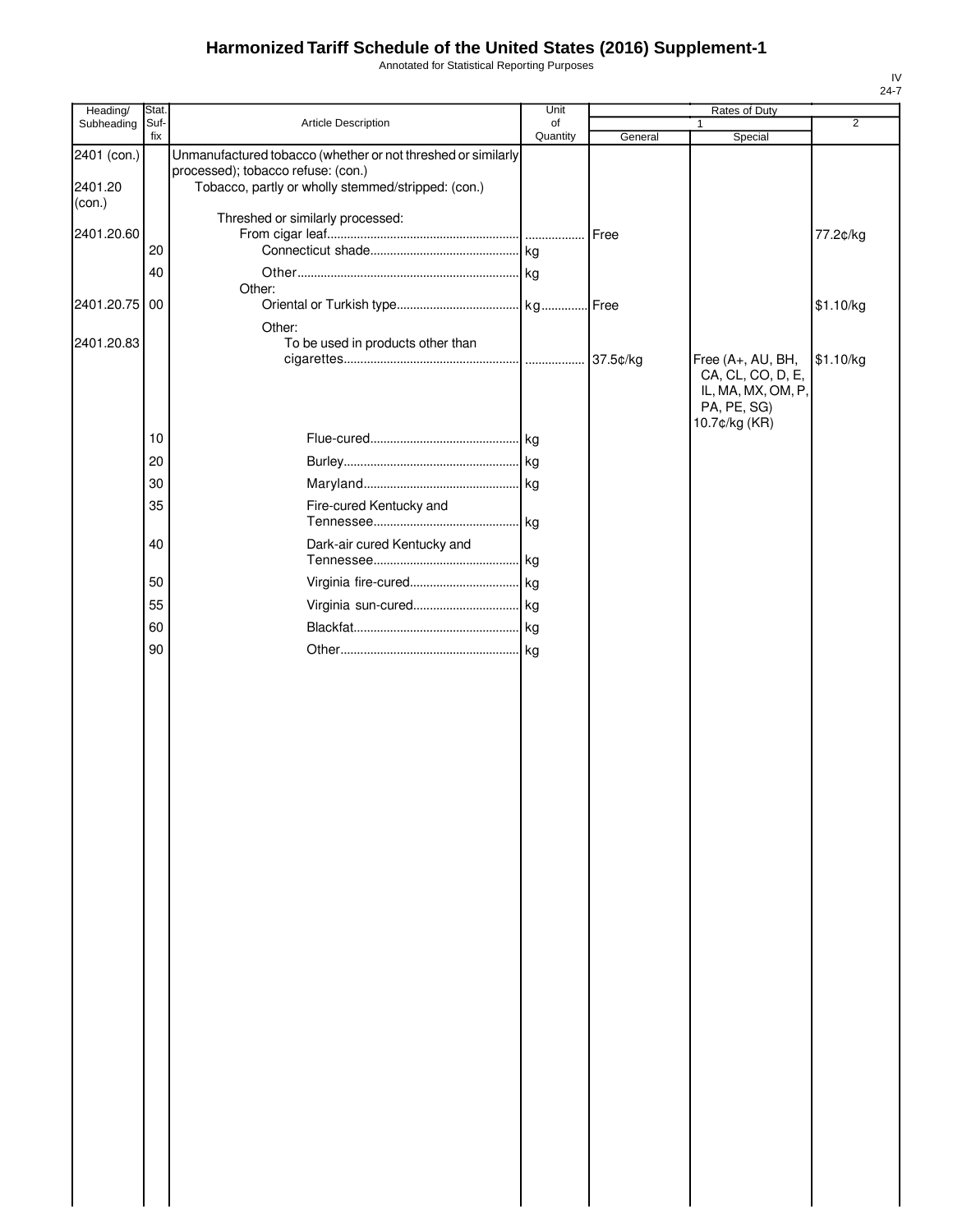Annotated for Statistical Reporting Purposes

| Heading/                         | Stat.       |                                                                                                                                                                                                     | Unit           |          | Rates of Duty                                                                                                                                                                                                                 |                |
|----------------------------------|-------------|-----------------------------------------------------------------------------------------------------------------------------------------------------------------------------------------------------|----------------|----------|-------------------------------------------------------------------------------------------------------------------------------------------------------------------------------------------------------------------------------|----------------|
| Subheading                       | Suf-<br>fix | <b>Article Description</b>                                                                                                                                                                          | οf<br>Quantity | General  | 1<br>Special                                                                                                                                                                                                                  | $\overline{2}$ |
| 2401 (con.)<br>2401.20<br>(con.) |             | Unmanufactured tobacco (whether or not threshed or similarly<br>processed); tobacco refuse: (con.)<br>Tobacco, partly or wholly stemmed/stripped: (con.)<br>Threshed or similarly processed: (con.) |                |          |                                                                                                                                                                                                                               |                |
| 2401.20.85                       |             | Other: (con.)<br>Other: (con.)<br>Other:<br>Described in additional U.S. note 5 to<br>this chapter and entered pursuant to                                                                          |                | 37.5¢/kg | Free (A+, BH, CL,<br>CO, D, E, MA, OM,<br>P, PA, PE, SG)                                                                                                                                                                      | \$1.10/kg      |
|                                  | 10          |                                                                                                                                                                                                     |                |          | 18.7¢/kg (KR)                                                                                                                                                                                                                 |                |
|                                  | 20          |                                                                                                                                                                                                     |                |          |                                                                                                                                                                                                                               |                |
|                                  | 30          |                                                                                                                                                                                                     |                |          |                                                                                                                                                                                                                               |                |
|                                  | 35          | Fire-cured Kentucky and                                                                                                                                                                             |                |          |                                                                                                                                                                                                                               |                |
|                                  | 40          | Dark-air cured Kentucky and                                                                                                                                                                         |                |          |                                                                                                                                                                                                                               |                |
|                                  | 50          |                                                                                                                                                                                                     |                |          |                                                                                                                                                                                                                               |                |
|                                  | 55          | Virginia sun-cured kg                                                                                                                                                                               |                |          |                                                                                                                                                                                                                               |                |
|                                  | 60          |                                                                                                                                                                                                     |                |          |                                                                                                                                                                                                                               |                |
|                                  | 90          |                                                                                                                                                                                                     |                |          |                                                                                                                                                                                                                               |                |
|                                  |             |                                                                                                                                                                                                     |                |          | IL, MX, SG)<br>93.30% (P)<br>163.3% (PE)<br>175% (KR)<br>350% (PA)(s)<br>See 9912.24.05-<br>9912.24.10 (MA)<br>See 9913.24.05-<br>9913.24.10 (AU)<br>See 9916.24.05-<br>9916.24.10 (OM)<br>See 9918.24.10-<br>9918.24.11 (CO) |                |
|                                  | 10          |                                                                                                                                                                                                     |                |          |                                                                                                                                                                                                                               |                |
|                                  | 20          |                                                                                                                                                                                                     |                |          |                                                                                                                                                                                                                               |                |
|                                  | 30          |                                                                                                                                                                                                     |                |          |                                                                                                                                                                                                                               |                |
|                                  | 35          | Fire-cured Kentucky and                                                                                                                                                                             |                |          |                                                                                                                                                                                                                               |                |
|                                  | 40          | Dark-air cured Kentucky and                                                                                                                                                                         |                |          |                                                                                                                                                                                                                               |                |
|                                  | 50          | Virginia fire-cured kg                                                                                                                                                                              |                |          |                                                                                                                                                                                                                               |                |
|                                  | 55          | Virginia sun-cured kg                                                                                                                                                                               |                |          |                                                                                                                                                                                                                               |                |
|                                  | 60          |                                                                                                                                                                                                     |                |          |                                                                                                                                                                                                                               |                |
|                                  | 90          |                                                                                                                                                                                                     |                |          |                                                                                                                                                                                                                               |                |
|                                  |             |                                                                                                                                                                                                     |                |          |                                                                                                                                                                                                                               |                |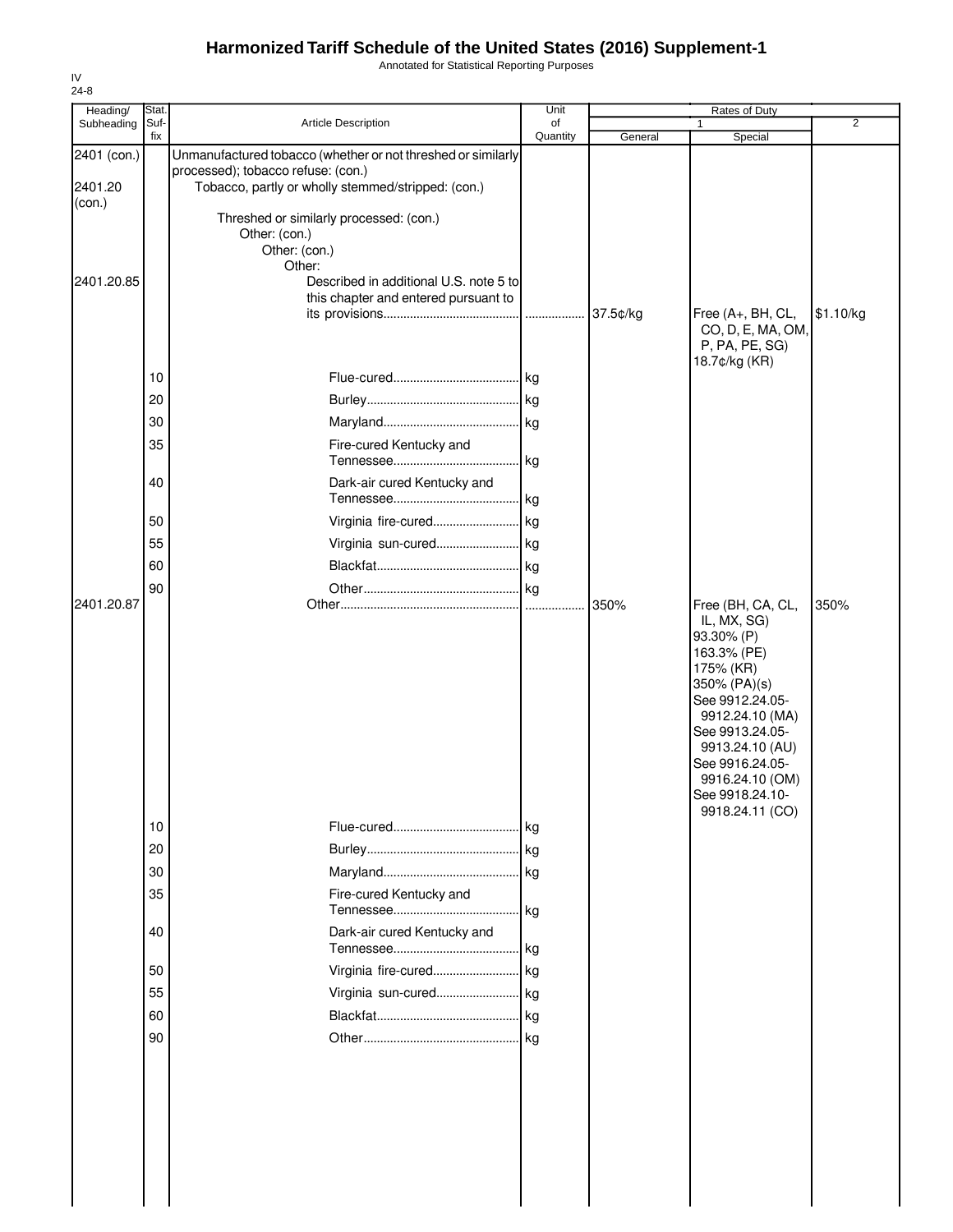Annotated for Statistical Reporting Purposes

| Heading/                       | Stat.       |                                                                                                                                           | Unit           |         | Rates of Duty                                                                      |                       |
|--------------------------------|-------------|-------------------------------------------------------------------------------------------------------------------------------------------|----------------|---------|------------------------------------------------------------------------------------|-----------------------|
| Subheading                     | Suf-<br>fix | <b>Article Description</b>                                                                                                                | of<br>Quantity | General | 1<br>Special                                                                       | $\overline{2}$        |
| 2401 (con.)<br>2401.30         |             | Unmanufactured tobacco (whether or not threshed or similarly<br>processed); tobacco refuse: (con.)<br>Tobacco refuse:<br>From cigar leaf: |                |         |                                                                                    |                       |
| 2401.30.03 00                  |             | Tobacco stems:<br>Not cut, not ground and not pulverized kg Free                                                                          |                |         |                                                                                    | Free                  |
| 2401.30.06 00<br>2401.30.09 00 |             | From Oriental or Turkish type tobacco:                                                                                                    |                |         |                                                                                    | \$1.21/kg<br>77.2¢/kg |
| 2401.30.13 00                  |             | Tobacco stems<br>Not cut, not ground and not pulverized kg Free                                                                           |                |         |                                                                                    | Free                  |
| 2401.30.16 00                  |             |                                                                                                                                           |                |         |                                                                                    | \$1.21/kg             |
| 2401.30.19 00                  |             |                                                                                                                                           |                |         |                                                                                    | 77.2¢/kg              |
| 2401.30.23                     | 10          | Other:<br>To be used in products other than cigarettes<br>Tobacco stems:                                                                  |                | Free    |                                                                                    | Free                  |
|                                | 20          |                                                                                                                                           |                |         |                                                                                    |                       |
|                                | 35          | Fire-cured Kentucky and                                                                                                                   |                |         |                                                                                    |                       |
|                                | 40          | Dark air-cured Kentucky and                                                                                                               |                |         |                                                                                    |                       |
|                                | 50          |                                                                                                                                           |                |         |                                                                                    |                       |
|                                | 60          |                                                                                                                                           |                |         |                                                                                    |                       |
|                                | 90          |                                                                                                                                           |                |         |                                                                                    |                       |
| 2401.30.25                     |             |                                                                                                                                           |                | 97¢/kg  | Free (A+, AU, BH,<br>CA, CL, CO, D, E,<br>IL, KR, MA, MX,<br>OM, P, PA, PE,<br>SG) | \$1.21/kg             |
|                                | 10          |                                                                                                                                           |                |         |                                                                                    |                       |
|                                | 20          |                                                                                                                                           |                |         |                                                                                    |                       |
|                                | 35          | Fire-cured Kentucky and                                                                                                                   |                |         |                                                                                    |                       |
|                                | 40          | Dark air-cured Kentucky and                                                                                                               | kg             |         |                                                                                    |                       |
|                                | 50          |                                                                                                                                           |                |         |                                                                                    |                       |
|                                | 60          |                                                                                                                                           |                |         |                                                                                    |                       |
|                                | 90          |                                                                                                                                           |                |         |                                                                                    |                       |
|                                |             |                                                                                                                                           |                |         |                                                                                    |                       |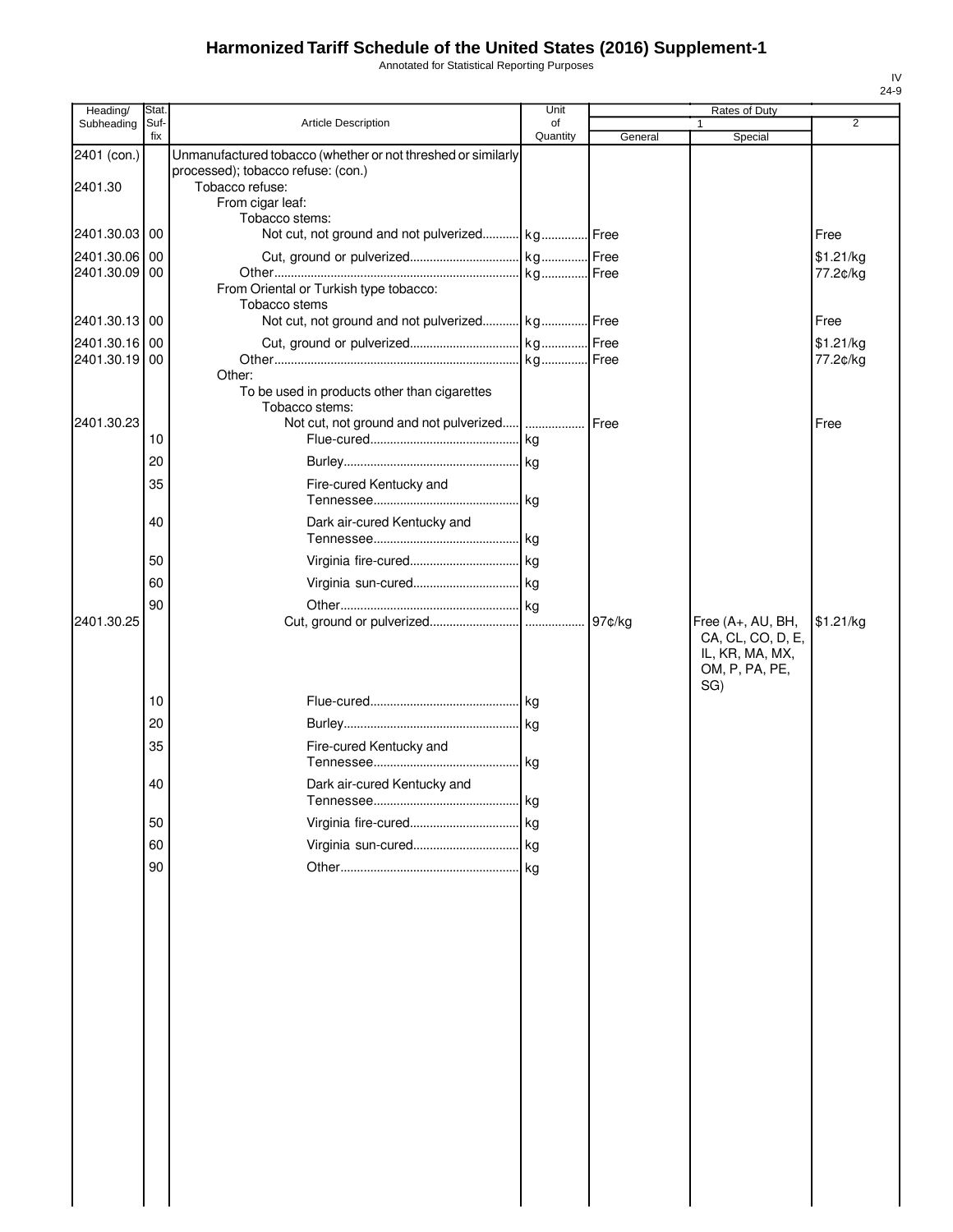Annotated for Statistical Reporting Purposes

| <b>Article Description</b>                                                                                                                      |                |                       |                                                                                       | 2         |
|-------------------------------------------------------------------------------------------------------------------------------------------------|----------------|-----------------------|---------------------------------------------------------------------------------------|-----------|
|                                                                                                                                                 | of<br>Quantity | General               | Special                                                                               |           |
| Unmanufactured tobacco (whether or not threshed or similarly<br>processed); tobacco refuse: (con.)<br>Tobacco refuse: (con.)                    |                |                       |                                                                                       |           |
| Other: (con.)<br>To be used in products other than cigarettes (con.)                                                                            |                | 28.4¢/kg              | Free (A+, BH, CA,<br>CL, CO, D, E, IL,                                                | 77.2¢/kg  |
|                                                                                                                                                 |                |                       | MX, P, PA, PE,<br>SG)<br>5.6¢/kg (OM)<br>7.5¢/kg (MA)<br>8.1¢/kg (KR)<br>9.3¢/kg (AU) |           |
|                                                                                                                                                 |                |                       |                                                                                       |           |
| Fire-cured Kentucky and Tennessee kg                                                                                                            |                |                       |                                                                                       |           |
| Dark air-cured Kentucky and                                                                                                                     |                |                       |                                                                                       |           |
|                                                                                                                                                 |                |                       |                                                                                       |           |
|                                                                                                                                                 |                |                       |                                                                                       |           |
|                                                                                                                                                 |                |                       |                                                                                       |           |
| Other:                                                                                                                                          |                |                       |                                                                                       |           |
| Described in additional U.S. note 5 to this<br>chapter and entered pursuant to its provisions:<br>Tobacco stems:<br>Not cut, not ground and not |                |                       |                                                                                       |           |
|                                                                                                                                                 |                | Free                  |                                                                                       | Free      |
|                                                                                                                                                 |                |                       |                                                                                       |           |
|                                                                                                                                                 |                |                       |                                                                                       |           |
| Fire-cured Kentucky and                                                                                                                         |                |                       |                                                                                       |           |
| Dark air-cured Kentucky and                                                                                                                     |                |                       |                                                                                       |           |
|                                                                                                                                                 |                |                       |                                                                                       |           |
| Virginia sun-cured                                                                                                                              | kg             |                       |                                                                                       |           |
|                                                                                                                                                 |                |                       |                                                                                       |           |
|                                                                                                                                                 |                | 97¢/kg                | Free (A+, BH, CL,<br>CO, D, E, MA, OM,<br>P, PA, PE, SG)<br>48.5¢/kg (KR)             | \$1.21/kg |
|                                                                                                                                                 |                |                       |                                                                                       |           |
|                                                                                                                                                 |                |                       |                                                                                       |           |
| Fire-cured Kentucky and                                                                                                                         |                |                       |                                                                                       |           |
| Dark air-cured Kentucky and                                                                                                                     |                |                       |                                                                                       |           |
|                                                                                                                                                 |                |                       |                                                                                       |           |
|                                                                                                                                                 |                |                       |                                                                                       |           |
|                                                                                                                                                 |                |                       |                                                                                       |           |
|                                                                                                                                                 |                | Virginia sun-cured kg |                                                                                       |           |

IV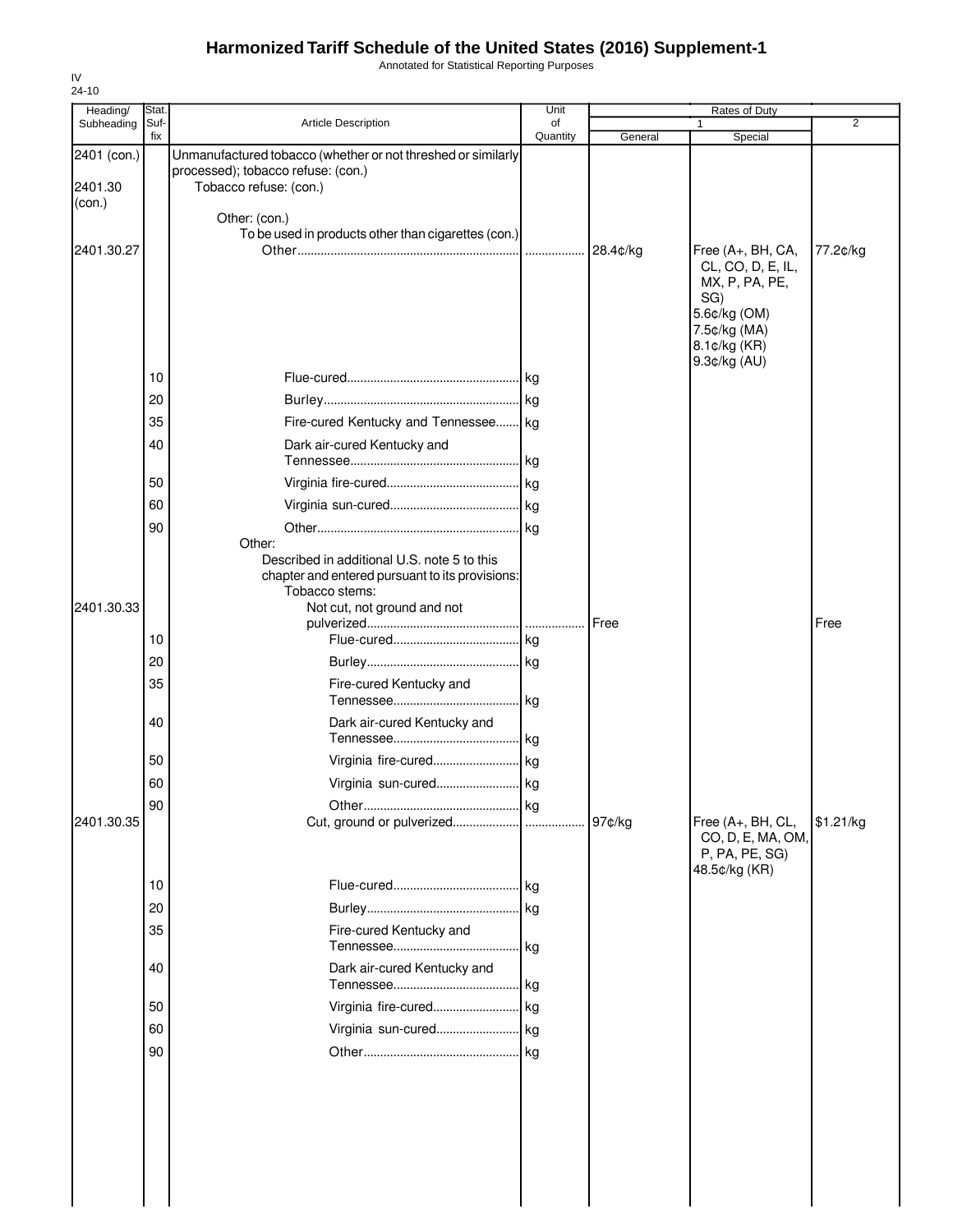Annotated for Statistical Reporting Purposes

| Heading/                         | Stat.       |                                                                                                                                            | Unit           |          | Rates of Duty                                                                                                                                                                                                                                      |                |
|----------------------------------|-------------|--------------------------------------------------------------------------------------------------------------------------------------------|----------------|----------|----------------------------------------------------------------------------------------------------------------------------------------------------------------------------------------------------------------------------------------------------|----------------|
| Subheading                       | Suf-<br>fix | Article Description                                                                                                                        | of<br>Quantity | General  | 1<br>Special                                                                                                                                                                                                                                       | $\overline{2}$ |
| 2401 (con.)<br>2401.30<br>(con.) |             | Unmanufactured tobacco (whether or not threshed or similarly<br>processed); tobacco refuse: (con.)<br>Tobacco refuse: (con.)               |                |          |                                                                                                                                                                                                                                                    |                |
|                                  |             | Other: (con.)<br>Other: (con.)<br>Described in additional U.S. note 5 to this<br>chapter and entered pursuant to its provisions:<br>(con.) |                |          |                                                                                                                                                                                                                                                    |                |
| 2401.30.37                       |             |                                                                                                                                            |                | 28.4¢/kg | Free (A+, BH, CL,<br>CO, D, E, MA, OM,<br>P, PA, PE, SG)                                                                                                                                                                                           | 77.2¢/kg       |
|                                  | 10          |                                                                                                                                            |                |          | 14.2¢/kg (KR)                                                                                                                                                                                                                                      |                |
|                                  | 20          |                                                                                                                                            |                |          |                                                                                                                                                                                                                                                    |                |
|                                  | 35          | Fire-cured Kentucky and                                                                                                                    |                |          |                                                                                                                                                                                                                                                    |                |
|                                  | 40          | Dark air-cured Kentucky and                                                                                                                |                |          |                                                                                                                                                                                                                                                    |                |
|                                  | 50          |                                                                                                                                            |                |          |                                                                                                                                                                                                                                                    |                |
|                                  | 60          |                                                                                                                                            |                |          |                                                                                                                                                                                                                                                    |                |
| 2401.30.70                       | 90          |                                                                                                                                            |                | 350%     |                                                                                                                                                                                                                                                    | 350%           |
|                                  |             |                                                                                                                                            |                |          | Free (BH, CA, CL,<br>IL, MX, SG)<br>93.30% (P)<br>163.3% (PE)<br>175% (KR)<br>350% (PA)(s)<br>See 9912.24.05-<br>9912.24.10 (MA)<br>See 9913.24.05-<br>9913.24.10 (AU)<br>See 9916.24.05-<br>9916.24.10 (OM)<br>See 9918.24.10-<br>9918.24.11 (CO) |                |
|                                  | 10<br>20    |                                                                                                                                            |                |          |                                                                                                                                                                                                                                                    |                |
|                                  | 35          | Fire-cured Kentucky and Tennessee kg                                                                                                       |                |          |                                                                                                                                                                                                                                                    |                |
|                                  | 40          | Dark air-cured Kentucky and                                                                                                                |                |          |                                                                                                                                                                                                                                                    |                |
|                                  | 50          |                                                                                                                                            |                |          |                                                                                                                                                                                                                                                    |                |
|                                  | 60          |                                                                                                                                            |                |          |                                                                                                                                                                                                                                                    |                |
|                                  | 90          |                                                                                                                                            |                |          |                                                                                                                                                                                                                                                    |                |
|                                  |             |                                                                                                                                            |                |          |                                                                                                                                                                                                                                                    |                |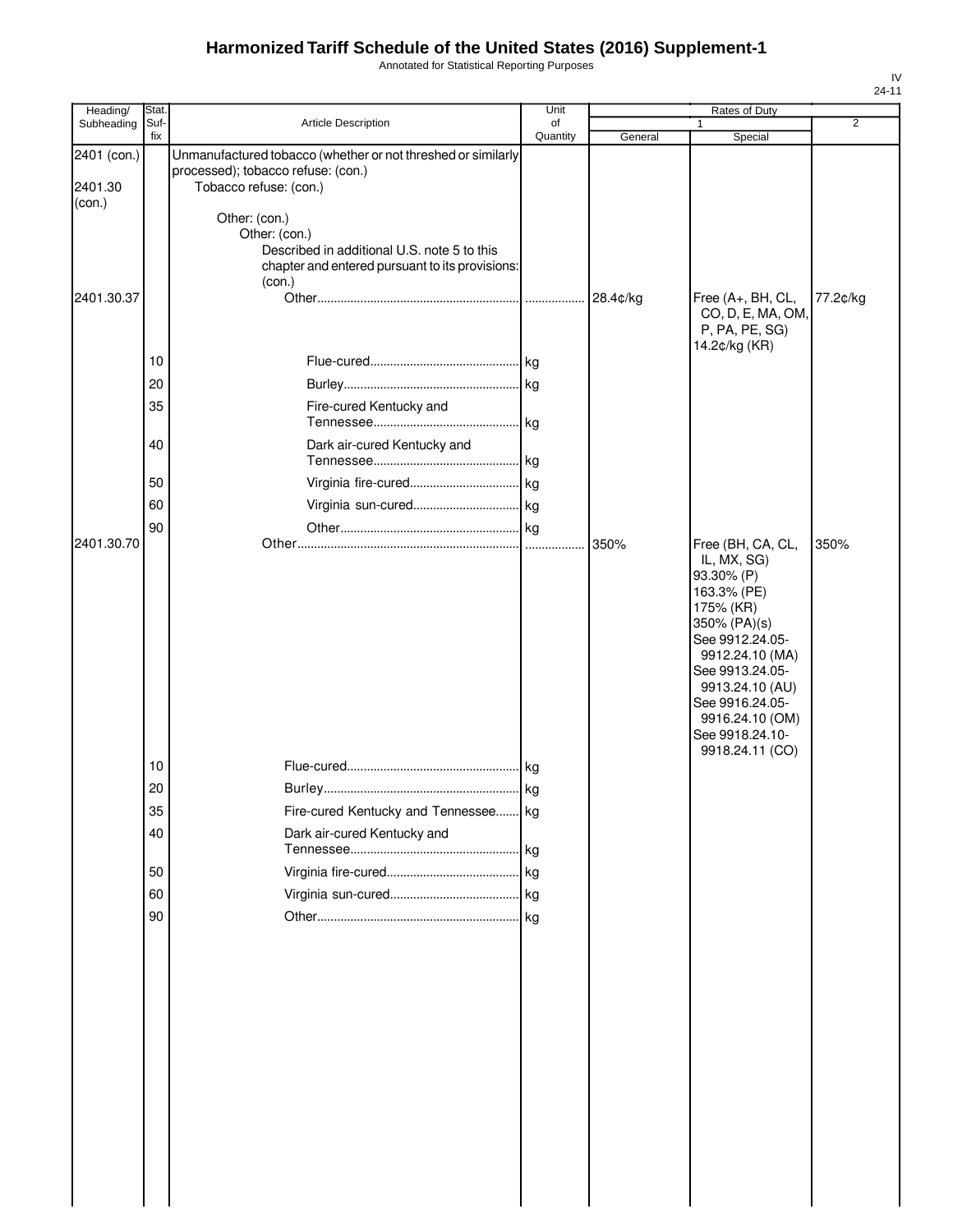Annotated for Statistical Reporting Purposes

| General<br>$$1.89/kg +$<br>4.7% 1/     | Special<br>Free (A+, AU, BH,<br>CA, CL, CO, D, E,<br>IL, MA, MX, OM, P,                  | 2<br>$$9.92/kg +$                                                                                                                         |
|----------------------------------------|------------------------------------------------------------------------------------------|-------------------------------------------------------------------------------------------------------------------------------------------|
|                                        |                                                                                          |                                                                                                                                           |
|                                        |                                                                                          |                                                                                                                                           |
|                                        |                                                                                          |                                                                                                                                           |
|                                        | PA, PE, SG)<br>$54¢/kg + 1.3%$                                                           | 25% 1/                                                                                                                                    |
|                                        |                                                                                          |                                                                                                                                           |
|                                        |                                                                                          |                                                                                                                                           |
| thousands. $57¢/kg +$<br>$1.4\%$ 1/    | CA, CL, CO, D, E,<br>IL, KR, MA, MX,<br>OM, P, PA, PE,<br>$SG$ ) $1/$                    | $$9.92/kg +$<br>25% 1/                                                                                                                    |
| $57¢/kg +$<br>$1.4\%$ 1/               | Free (A, AU, BH,<br>CA, CL, CO, D, E,<br>IL, KR, MA, MX,<br>OM, P, PA, PE,<br>$SG)$ $1/$ | $$9.92/kg +$<br>25% $1/$                                                                                                                  |
|                                        |                                                                                          |                                                                                                                                           |
|                                        |                                                                                          |                                                                                                                                           |
|                                        |                                                                                          |                                                                                                                                           |
| thousands. $41.7$ ¢/kg +<br>$0.9\%$ 1/ | CA, CL, CO, D, E,<br>IL, KR, MA, MX,<br>OM, P, PA, PE,<br>$SG$ ) $1/$                    | $$9.92/kg +$<br>25% 1/                                                                                                                    |
| thousands. $$1.05/kg +$<br>$2.3\%$ 1/  | CA, CL, CO, D, E,<br>IL, MA, MX, OM, P,<br>PA, PE, SG)<br>$30¢/kg + 0.6%$<br>$(KR)$ 1/   | \$9.92/kg +<br>25% 1/                                                                                                                     |
| thousands. $$1.50/kg +$<br>3.2% $1/$   | Free (A, AU, BH,<br>CA, CL, CO, D, E,<br>IL, KR, MA, MX,<br>OM, P, PA, PE,               | $$9.92/kg+$<br>25% 1/                                                                                                                     |
|                                        | CA, CL, CO, D, E,<br>IL, KR, MA, MX,<br>OM, P, PA, PE,<br>SG)                            | $$9.92/kg +$<br>25%                                                                                                                       |
|                                        |                                                                                          | $(KR)$ 1/<br>Free (A+, AU, BH,<br>Free (A, AU, BH,<br>Free (A+, AU, BH,<br>$SG$ ) $1/$<br>thousands. $$1.05/kg + 2.3\%$ Free (A+, AU, BH, |

IV  $24-12$ 

1/ Imports under this provision may be subject to Federal Excise Tax (26 U.S.C. 5701).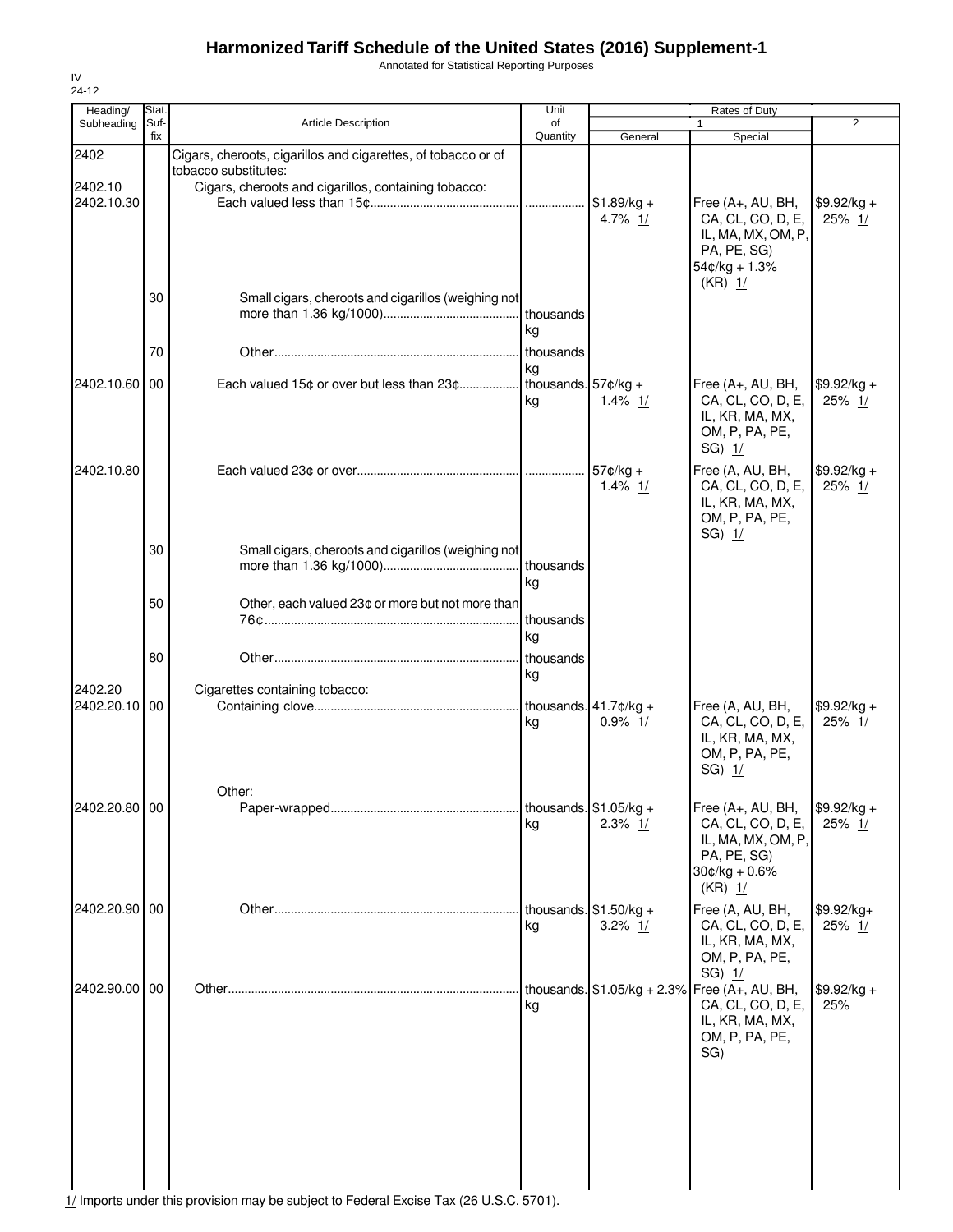Annotated for Statistical Reporting Purposes

| Heading/              | Stat. |                                                                                                                                                                                                                                                                                                  | Unit             |         | Rates of Duty                                                                                 |                |
|-----------------------|-------|--------------------------------------------------------------------------------------------------------------------------------------------------------------------------------------------------------------------------------------------------------------------------------------------------|------------------|---------|-----------------------------------------------------------------------------------------------|----------------|
| Subheading            | Suf-  | Article Description                                                                                                                                                                                                                                                                              | $_{\mathsf{of}}$ |         | $\mathbf{1}$                                                                                  | $\overline{2}$ |
| 2403<br>2403.11.00 00 | fix   | Other manufactured tobacco and manufactured tobacco<br>substitutes; "homogenized" or "reconstituted" tobacco; tobacco<br>extracts and essences:<br>Smoking tobacco, whether or not containing tobacco<br>substitutes in any proportion:<br>Water pipe tobacco, specified in subheading note 1 to | Quantity         | General | Special<br>Free (A+, AU, BH,<br>CA, CL, CO, D, E,<br>IL, KR, MA, MX,<br>OM, P, PA, PE,<br>SG) | \$1.21/kg      |
|                       |       |                                                                                                                                                                                                                                                                                                  |                  |         |                                                                                               |                |
|                       |       |                                                                                                                                                                                                                                                                                                  |                  |         |                                                                                               |                |
|                       |       |                                                                                                                                                                                                                                                                                                  |                  |         |                                                                                               |                |
|                       |       |                                                                                                                                                                                                                                                                                                  |                  |         |                                                                                               |                |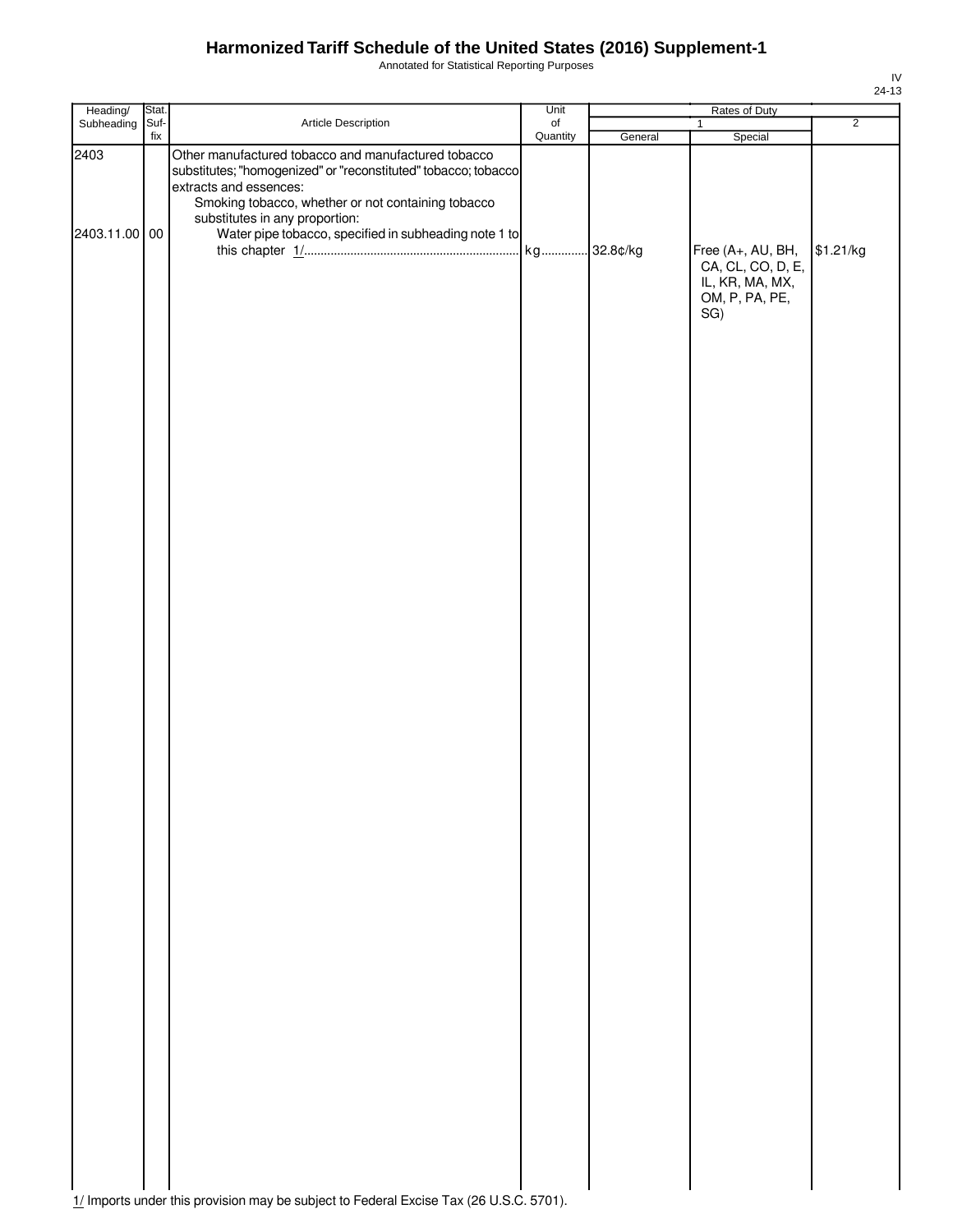Annotated for Statistical Reporting Purposes

| Heading/                             | Stat.                |                                                                                                                                                                                                                                                                                                                                                                  | Unit           |          | Rates of Duty                                                                                                                                                                                                                                      |                |
|--------------------------------------|----------------------|------------------------------------------------------------------------------------------------------------------------------------------------------------------------------------------------------------------------------------------------------------------------------------------------------------------------------------------------------------------|----------------|----------|----------------------------------------------------------------------------------------------------------------------------------------------------------------------------------------------------------------------------------------------------|----------------|
| Subheading                           | Suf-<br>fix          | Article Description                                                                                                                                                                                                                                                                                                                                              | of<br>Quantity | General  | 1<br>Special                                                                                                                                                                                                                                       | $\overline{2}$ |
| 2403 (con.)<br>2403.19<br>2403.19.20 |                      | Other manufactured tobacco and manufactured tobacco<br>substitutes; "homogenized" or "reconstituted" tobacco; tobacco<br>extracts and essences: (con.)<br>Smoking tobacco, whether or not containing tobacco<br>substitutes in any proportion: (con.)<br>Other:<br>Prepared for marketing to the ultimate consumer<br>in the identical form and package in which |                |          | Free (A+, AU, BH,<br>CA, CL, CO, D, E,                                                                                                                                                                                                             | \$1.21/kg      |
| 2403.19.30                           | 20<br>50<br>80       | Roll-your-own tobacco for making<br>Other:<br>To be used in products other than                                                                                                                                                                                                                                                                                  |                |          | IL, KR, MA, MX,<br>OM, P, PA, PE,<br>SG)<br>Free (A+, AU, BH,<br>CA, CL, CO, D, E,                                                                                                                                                                 | \$1.21/kg      |
| 2403.19.60                           | 50<br>60<br>80<br>90 | Other:<br>Described in additional U.S. note 5 to this<br>chapter and entered pursuant to its                                                                                                                                                                                                                                                                     |                |          | IL, KR, MA, MX,<br>OM, P, PA, PE,<br>SG)                                                                                                                                                                                                           |                |
|                                      | 50<br>60<br>80<br>90 |                                                                                                                                                                                                                                                                                                                                                                  | <b>kg</b>      | 32.8¢/kg | Free (A+, BH, CL,<br>CO, D, E, MA, OM,<br>P, PA, PE, SG)<br>16.4¢/kg (KR)                                                                                                                                                                          | \$1.21/kg      |
| 2403.19.90                           | 50<br>60             |                                                                                                                                                                                                                                                                                                                                                                  | l kg           | 350%     | Free (BH, CA, CL,<br>IL, MX, SG)<br>93.30% (P)<br>163.3% (PE)<br>175% (KR)<br>350% (PA)(s)<br>See 9912.24.05-<br>9912.24.10 (MA)<br>See 9913.24.05-<br>9913.24.10 (AU)<br>See 9916.24.05-<br>9916.24.10 (OM)<br>See 9918.24.10-<br>9918.24.11 (CO) | 350%           |
|                                      | 80<br>90             |                                                                                                                                                                                                                                                                                                                                                                  | kg             |          |                                                                                                                                                                                                                                                    |                |

IV 24-14

1/ Imports under this provision may be subject to Federal Excise Tax (26 U.S.C. 5701).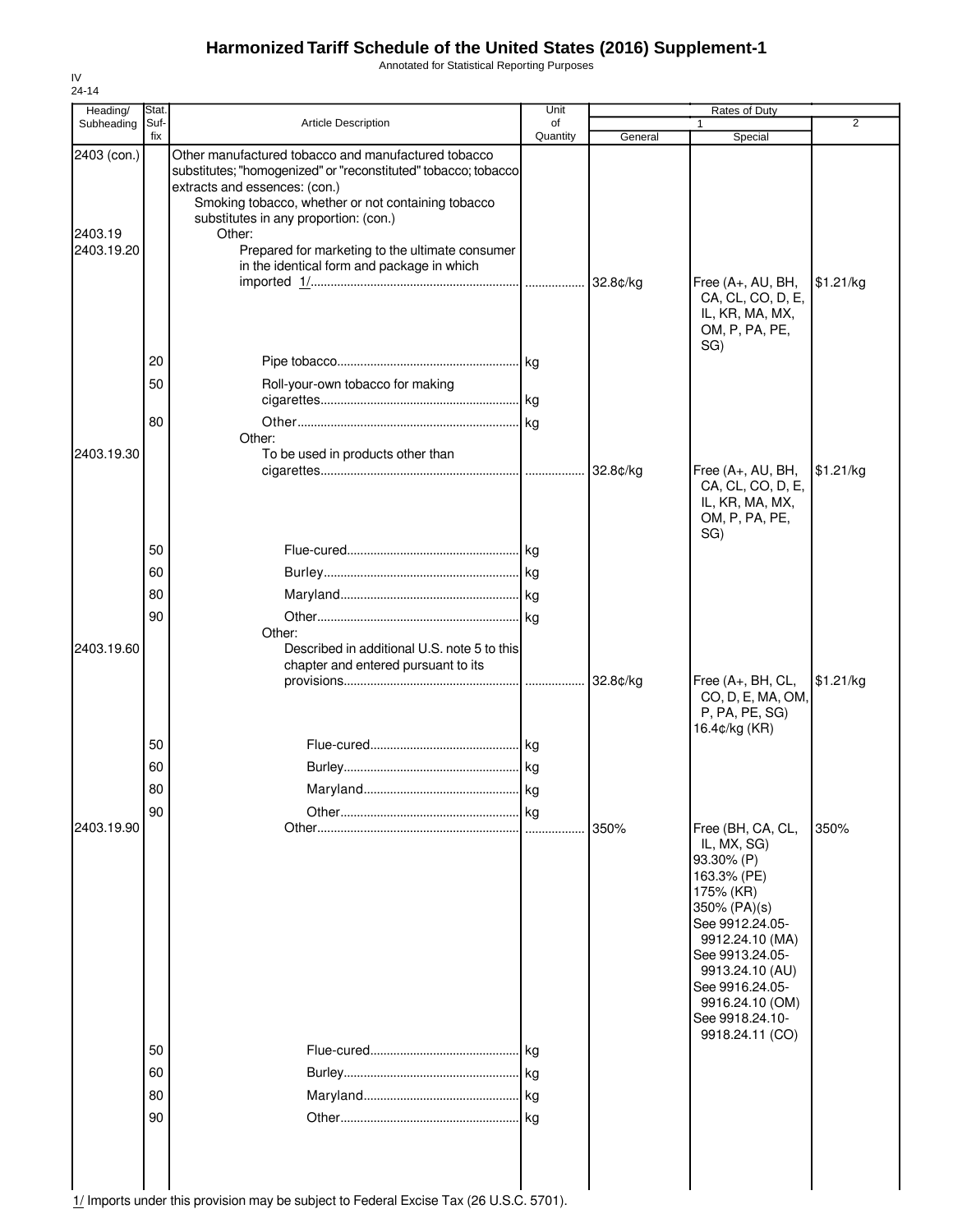Annotated for Statistical Reporting Purposes

| Heading/                                | Stat.                |                                                                                                                                                                                                               | Unit           |          | Rates of Duty                                                                                                                                                                                                                                      |                |
|-----------------------------------------|----------------------|---------------------------------------------------------------------------------------------------------------------------------------------------------------------------------------------------------------|----------------|----------|----------------------------------------------------------------------------------------------------------------------------------------------------------------------------------------------------------------------------------------------------|----------------|
| Subheading                              | Suf-<br>fix          | Article Description                                                                                                                                                                                           | of<br>Quantity | General  | 1<br>Special                                                                                                                                                                                                                                       | $\overline{2}$ |
| 2403 (con.)<br>2403.91<br>2403.91.20 00 |                      | Other manufactured tobacco and manufactured tobacco<br>substitutes; "homogenized" or "reconstituted" tobacco; tobacco<br>extracts and essences: (con.)<br>Other:<br>"Homogenized" or "reconstituted" tobacco: |                |          | Free (A, AU, BH,<br>CA, CL, CO, D, E,<br>IL, MA, MX, OM, P,<br>PA, PE, SG)<br>17.7¢/kg (KR)                                                                                                                                                        | \$6.45/kg      |
| 2403.91.43                              |                      | Other:<br>To be used in products other than                                                                                                                                                                   |                | 19.9¢/kg | Free (A+, AU, BH,<br>CA, CL, CO, D, E,<br>IL, KR, MA, MX,<br>OM, P, PA, PE,                                                                                                                                                                        | \$1.10/kg      |
| 2403.91.45                              | 50<br>60<br>80<br>90 | Other:<br>Described in additional U.S. note 5 to this<br>chapter and entered pursuant to its                                                                                                                  | kg             | 19.9¢/kg | SG)<br>Free (A+, BH, CL,<br>CO, D, E, MA, OM,<br>P, PA, PE, SG)                                                                                                                                                                                    | \$1.10/kg      |
|                                         | 50<br>60<br>80<br>90 |                                                                                                                                                                                                               |                |          | 9.9¢/kg (KR)                                                                                                                                                                                                                                       |                |
| 2403.91.47                              | 50<br>60<br>80<br>90 |                                                                                                                                                                                                               |                | 350%     | Free (BH, CA, CL,<br>IL, MX, SG)<br>93.30% (P)<br>163.3% (PE)<br>175% (KR)<br>350% (PA)(s)<br>See 9912.24.05-<br>9912.24.10 (MA)<br>See 9913.24.05-<br>9913.24.10 (AU)<br>See 9916.24.05-<br>9916.24.10 (OM)<br>See 9918.24.10-<br>9918.24.11 (CO) | 350%           |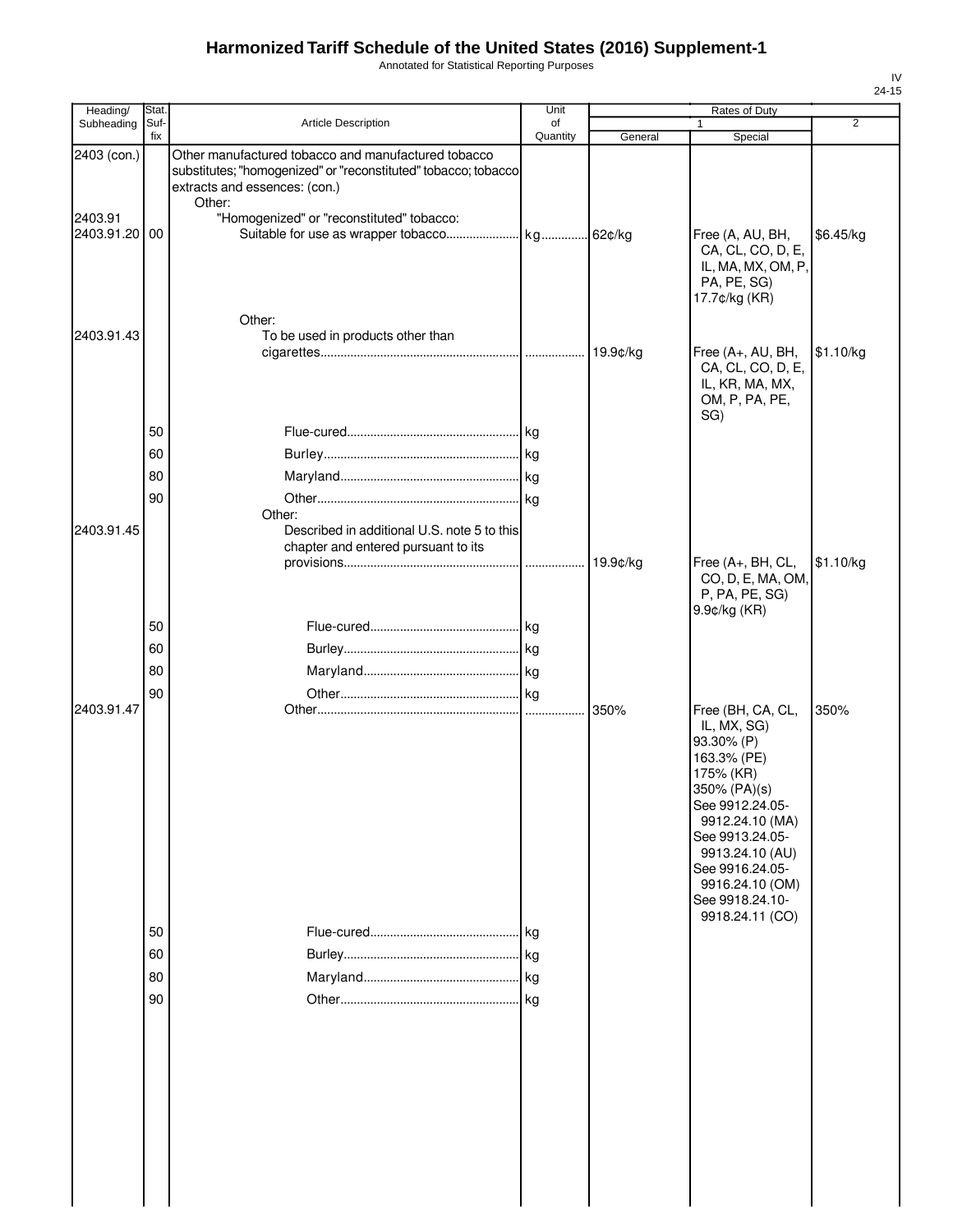Annotated for Statistical Reporting Purposes

| Heading/                             | Stat.       |                                                                                                                                                                                                                                                                                    | Unit           |          | Rates of Duty                            |                |
|--------------------------------------|-------------|------------------------------------------------------------------------------------------------------------------------------------------------------------------------------------------------------------------------------------------------------------------------------------|----------------|----------|------------------------------------------|----------------|
| Subheading                           | Suf-<br>fix | Article Description                                                                                                                                                                                                                                                                | of<br>Quantity | General  | 1<br>Special                             | $\overline{2}$ |
| 2403 (con.)<br>2403.99<br>2403.99.20 |             | Other manufactured tobacco and manufactured tobacco<br>substitutes; "homogenized" or "reconstituted" tobacco; tobacco<br>extracts and essences: (con.)<br>Other: (con.)<br>Other:<br>Prepared for marketing to the ultimate consumer<br>in the identical form and package in which |                | 24.7¢/kg | Free (A+, AU, BH,<br>CA, CL, CO, D, E,   | \$1.21/kg      |
|                                      |             |                                                                                                                                                                                                                                                                                    |                |          | IL, KR, MA, MX,<br>OM, P, PA, PE,<br>SG) |                |
|                                      | 30          |                                                                                                                                                                                                                                                                                    |                |          |                                          |                |
|                                      | 40          |                                                                                                                                                                                                                                                                                    |                |          |                                          |                |
|                                      | 90          |                                                                                                                                                                                                                                                                                    |                |          |                                          |                |
|                                      |             |                                                                                                                                                                                                                                                                                    |                |          |                                          |                |
|                                      |             |                                                                                                                                                                                                                                                                                    |                |          |                                          |                |

IV 24-16

1/ Imports under this provision may be subject to Federal Excise Tax (26 U.S.C. 5701).